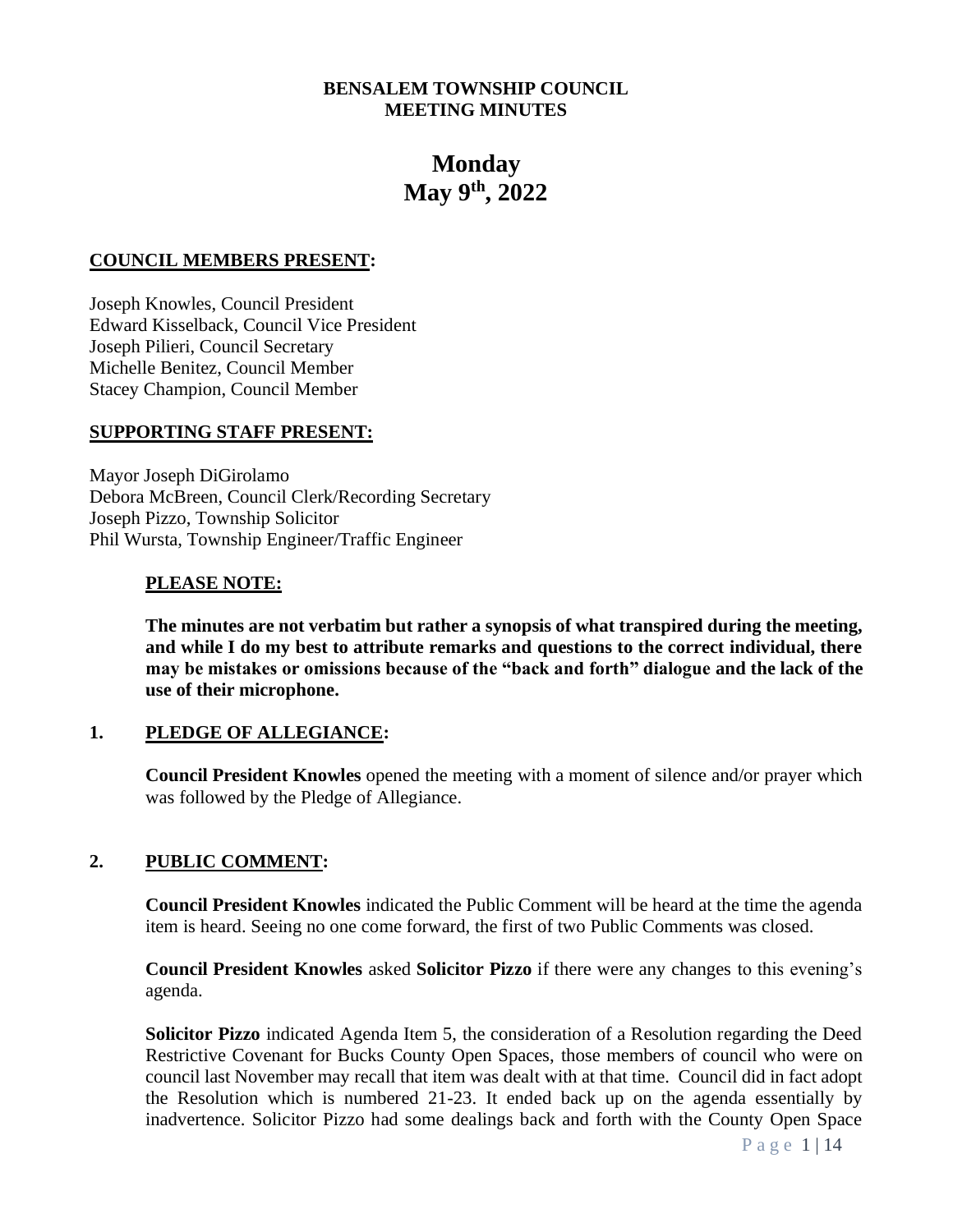Board which resulted on the item being placed on the agenda, the County not having realized council had already adopted it back in November.

Agenda Item 10, Johnson Development, 2600 State Road, the Township received correspondence for Council from the applicant advising they are continuing to work collaboratively to address ongoing concerns pertaining to Renaissance Boulevard and therefore they are asking the item which had been tabled to this evening, to be tabled to the Council meeting of May 23<sup>rd</sup>. They have granted the Township the requisite extension of time under the Municipalities Planning Code for the consideration of their application. **Council Vice President Kisselback** motioned to table Agenda Item 10 to a date certain of May 23<sup>rd</sup>, **Councilwoman Champion** seconded and the motion carried 5-0.

# **3. APPROVAL OF COUNCIL MINUTES:**

**Councilwoman Champion** motioned to approve the April 25th, 2022 Council Minutes as presented, **Council Vice President Kisselback** seconded and the motion carried 5-0.

# **4. CONSIDERATION OF THE 2022 COMMUNITY BLOCK GRANT PROGRAM:**

**Solicitor Pizzo** indicated every year the Township is required to come up with a set of proposals for the objectives and projected use of funds from the Community Development Block Grant Program. The Township gets its own CDBG allotment directly from the State. In this case, Director Cmorey, the Mayor and the Finance Manager, Mr. Chaykowski, have worked to put together the proposal that is attached to the memorandum in Council packets. This year the Township is expected to receive \$381,135.00 in Community Development Block Grant funds. The breakdown that is proposed is in the Council packet. If Council is of a mind, the appropriate action would be to approve the proposed CDBG objectives and projected use of funds for the calendar year 2022.

**Councilwoman Benitez** asked what the Program Administration entailed for these programs and services.

**The Mayor** indicated the monies are given to Administration to process.

**Solicitor Pizzo** indicated, as is true with any government funds the Township receives there are a variety of reports that have to be on a periodic basis and audits that have to be performed on a periodic basis to make sure the funds are being expended appropriately and properly.

**Council Vice President Kisselback** inquired about the improvements to Brookwood Park and Trace Drive Park that will provide access to people with physical disabilities.

**Councilwoman Benitez** motioned to approve, **Councilwoman Champion** seconded and the motion carried 5-0.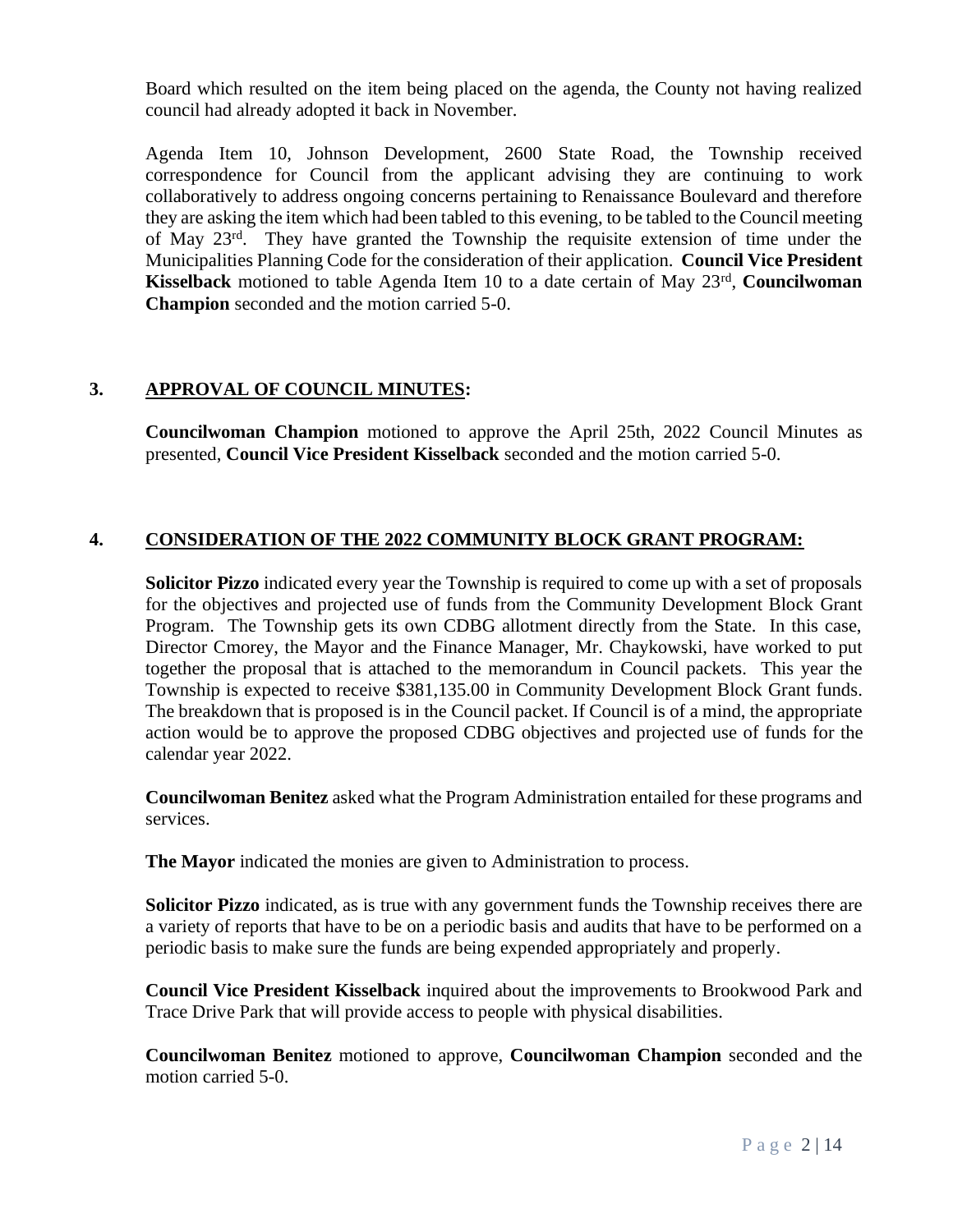# **5. CONSIDERATION OF A RESOLUTION REGARDING THE DEED OF RESTRICTIVE COVENANT FOR BUCKS COUNTY OPEN SPACE:**

Discussed at the onset of the meeting. No motion required.

# **6. CONSIDERATION OF A PUBLIC HEARING OF AN ORDINANCE AMENDING CHAPTER 225 "VEHICLES AND TRAFFIC" ARTICLE II – "TRAFFIC REGULATION, SECTION 6, APPENDIX A SHALL BE AMENDED TO ADD THE FOLLOWING:**

|                 | Do Not Enter<br>$3pm-6pm$                           | <b>Direction of Travel</b> | <b>At Intersection Of</b>               |  |
|-----------------|-----------------------------------------------------|----------------------------|-----------------------------------------|--|
|                 | Pine Road                                           | All                        | <b>Bristol Road</b>                     |  |
|                 | No Parking,<br>Stopping, or<br><b>Standing Sign</b> |                            |                                         |  |
|                 | Elizabeth Avenue                                    | Northbound                 | From Brownsville Road to First Driveway |  |
| Magnolia Avenue | Southbound<br>Linden Avenue                         |                            | Intersection of Magnolia Avenue and     |  |

## **No Obstructing A Parking Space**

**Solicitor Pizzo** indicated this ordinance will address a few traffic related items and as Council is aware, the Township from time to time either from residents or through the Township First Responders, identify places in the Township where traffic control devices need to be changed or where there may otherwise be parking taking place that is obstructing traffic or creating other safety hazards. This ordinance addresses a few such items such as:

1. Pine Road at the intersection of Bristol Road will be signed to show "Do Not Enter" from 3pm – 6pm.

2. The northbound direction of Elizabeth Avenue, from Brownsville Road to the first driveway and the southbound direction of Magnolia Avenue at the intersection of Magnolia Avenue and Linden Avenue will now be signed "No Parking, Stopping, or Standing".

3. It has been recommended a Section 5 be added to the existing Parking Regulation dealing with existing parking spaces that will keep vehicles and other items from blocking parking spaces and for addressing a situation encountered from time to time where people are reserving parking spaces either on roads or cul-de-sacs or the like that are in fact public parking spaces. The language proposed would make it a violation of the ordinance to save, block or reserve, whatever word you want to use, a parking space by way of barricades, cones, things of that nature.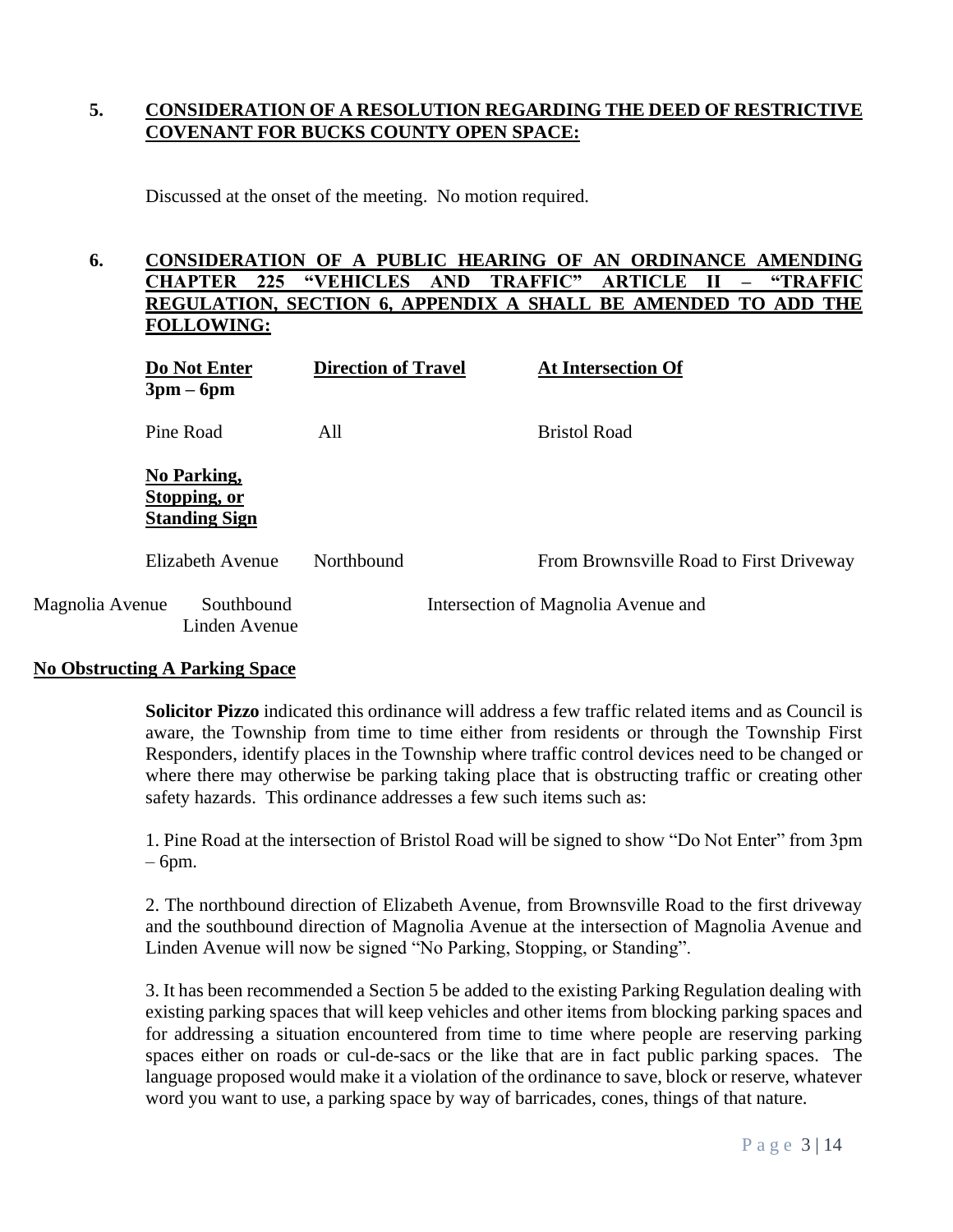Those are the three different items this single ordinance is intended to address. The ordinance has been properly advertised and is in a form acceptable for Councils consideration.

**Councilwoman Benitez** motioned to accept the Ordinance as presented by Solicitor Pizzo, **Council Vice President Kisselback** seconded and the motion carried 5-0.

# **7. CONSIDERATION AND SIGNING OF AGREEMENTS FOR:**

| Applicant:                    | <b>Raising Cane's Restaurant, LLC</b> |
|-------------------------------|---------------------------------------|
| <b>Location:</b>              | 3617 Horizon Boulevard                |
| <b>Proposed Use:</b>          | Quick-Service Restaurant              |
| <b>Zoning Classification:</b> | C - Commercial                        |
| <b>Tax Parcel:</b>            | $2 - 1 - 18 - 28$                     |

A. Land Development Improvements Agreement (4) Executed copies to be signed by Council upon consideration.

B. Stormwater Best Management Practices Operations & Maintenance Agreement (4) Executed copies to be signed by Council upon consideration.

> **Solicitor Pizzo** indicated one of the first actions of our newly elected Council members back on January 10<sup>th</sup> was to approve the land development for Raising Cane's Restaurant, located on Horizon Boulevard where the Bertucci's Restaurant is currently located. As part of that approval the Land Development Improvements Agreement and Stormwater Best Management Agreement for the project have been prepared by the Solicitor's office, they have been signed and received back by the Township from the developer together with the monies necessary and called for under those agreements. Therefore, these agreements are in a form acceptable for Council's consideration and the Administration recommends their approval.

> **Council Vice President Kisselback** questioned a section of the agreement and asked the Solicitor to verify if he was interpreting it correctly.

> **Solicitor Pizzo** indicated paragraph five says as part of this process the developer is giving the Township a letter of credit, the letter of credit is in an amount calculated by the Township Engineer in concert with the developer's engineer and this is the calculated cost of building all of the public improvements where tomorrow the developer could disappear from the face of the earth and the Township had to step in and do it. After a year the Township has the ability, depending on where they are in the process, to go back and say, well, you haven't done anything or you have only done a little bit and construction costs have increased significantly and therefore we have recalculated the cost and now the one hundred thousand dollar letter of credit the developer gave the Township is now requiring it to be one hundred and twenty five thousand because that is how much the Township has estimated between material costs and labor costs it would take to complete the unfinished amount. The agreement gives the Township the ability, once a year, to recalculate based on what the progress is and what the Township believes the amount remaining, if it is sufficient enough.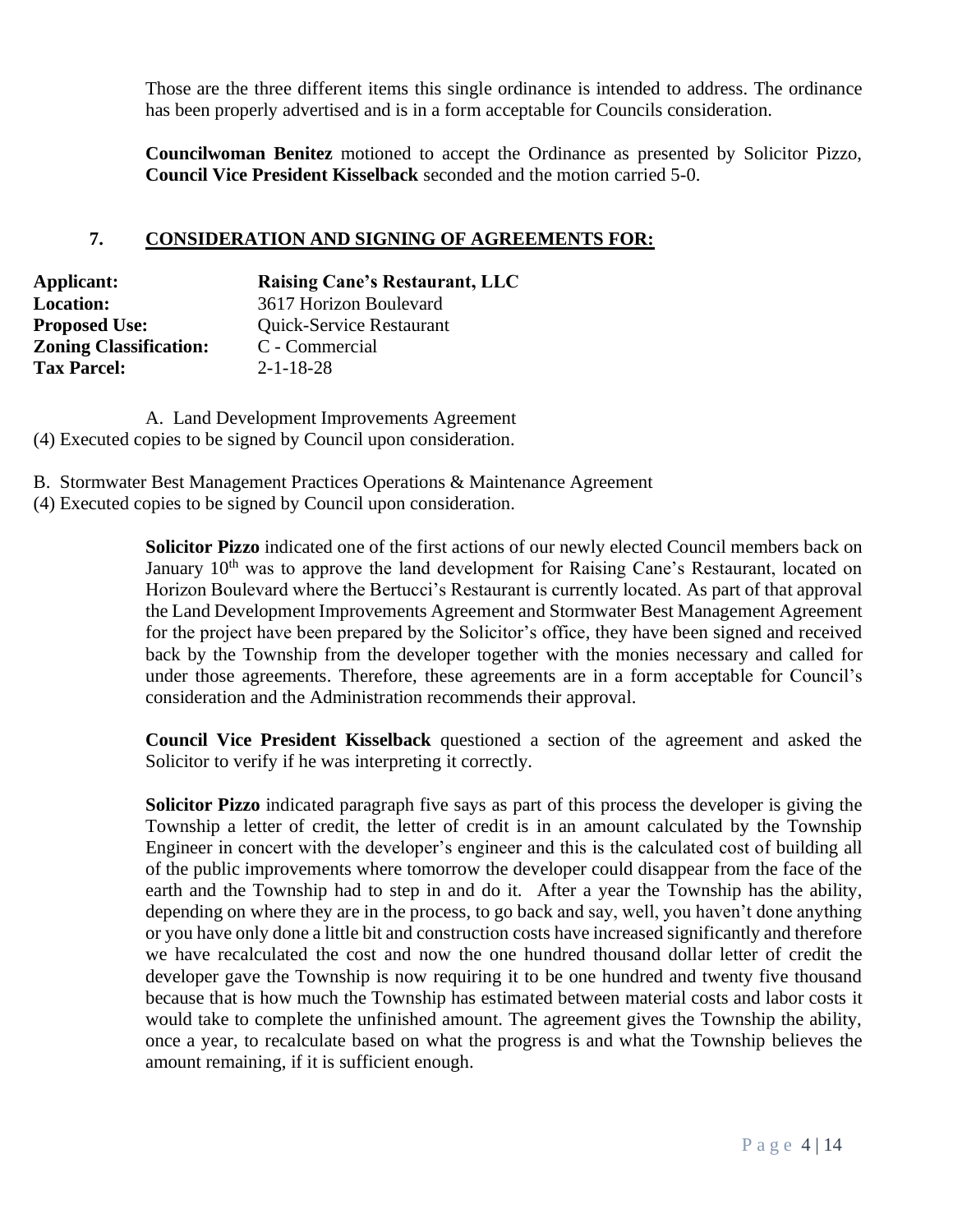**Council Vice President Kisselback** motioned to approve, **Councilwoman Benitez** seconded and the motion carried 5-0

## **8. CONSIDERATION AND SIGNING OF AGREEMENTS FOR:**

**Consideration** and **signing** of **Agreements** for:

| Applicant:                    | <b>Woodhaven Property Associates, LLC</b> |
|-------------------------------|-------------------------------------------|
| <b>Location:</b>              | 1717 Woodhaven Drive                      |
| <b>Proposed Use:</b>          | <b>Residential Units</b>                  |
| <b>Zoning Classification:</b> | $LI - Light Industrial$                   |
| <b>Tax Parcel:</b>            | 2-60-13-13, 2-60-13-1 and 2-60-13-17      |

A. Land Development Improvements Agreement (4) Executed copies to be signed by Council upon consideration.

B. Stormwater Best Management Practices Operations & Maintenance Agreement

(4) Executed copies to be signed by Council upon consideration.

**Solicitor Pizzo** indicated this is the same discussion they had just had regarding the prior agenda item. This is for the Pennsylvania Steel property down at 1717 Woodhaven Drive. The agreements have been prepared by the Solicitors office and they have been signed and funded by the developer and they are in a form acceptable for councils' consideration and approval.

**Council Vice President Kisselback** motioned to approve, **Councilwoman Champion** seconded and the motion carried 5-0.

# **9. CONSIDERATION OF A PRELIMINARY AND FINAL LAND DEVELOPMENT FOR:**

| <b>Bensalem III Industries, LLC</b>       |
|-------------------------------------------|
| 2500 State Road                           |
| Commercial                                |
| R-55 – Riverfront Revitalization District |
| $2 - 65 - 20$                             |
|                                           |

**Solicitor Pizzo** indicated it appears that at least insofar as the mailing goes, the notices went to all of the properties that were on the least that was provided.

**Council President Knowles** asked if the Waterside residents were notified.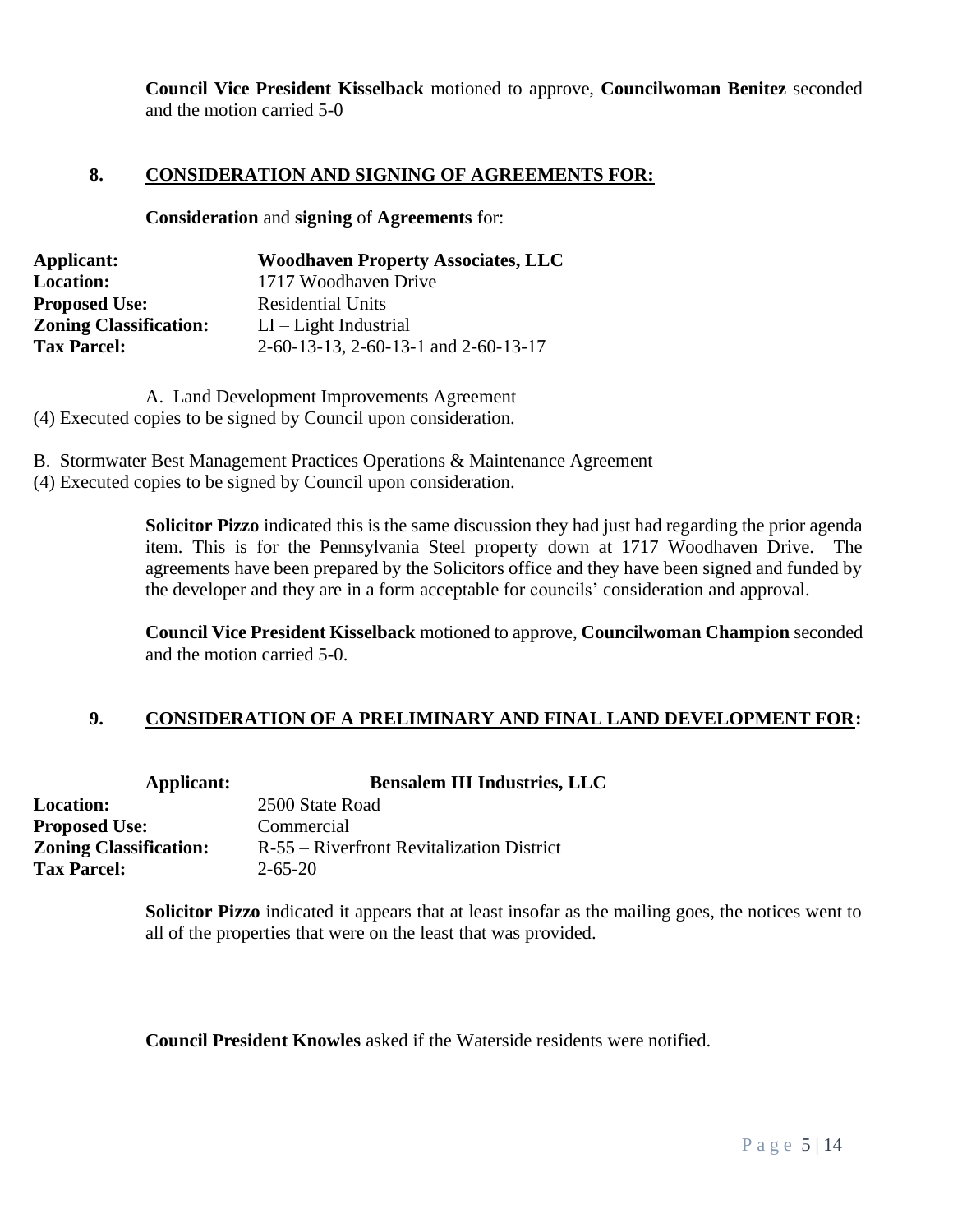**Solicitor Pizzo** indicated based on the addresses, the list does not include any other streets within Waterside. Solicitor Pizzo was not sure if any of those properties were within the distance generated by the Building and Planning department.

**Andre Stoll,** Solicitor for the applicant, indicated it is the same mailing list that went out for the multiple Zoning and Planning Commission meetings the applicant appeared before.

**Solicitor Stoll** indicated this project has been through various reviews and immense coordination with, not just the Township, but with multiple agencies including PennDOT and the DEP. This project has been going on for a number of years. With that said, there is very limited development taking place at the property as everything is essentially existing.

**Solicitor Stoll** indicated they are making immense stormwater improvements to the property. The property consists of two parcels. The applicant received 5 variances from the Zoning Hearing Board. The applicant has been in front of the Planning Commission multiple times, most recently, in the Fall, and has received a favorable recommendation.

**Council President Knowles** indicated after looking over the plans, his interpretation is the applicant is basically removing existing pavement and stone area in the front and behind the existing office and restaurant building which will improve parking and stormwater management.

**Solicitor Stoll** indicated the interpretation to be correct. The applicant is improving the parking area and received a variance to have less then the required parking spaces because of having shared parking with the Broken Goblet and eatery there is not a lot of parking. With the zoning relief, the applicant will have less than required parking, reduce the impervious and keep those numbers down as best as they can.

**Council President Knowles** indicated on page 2 of the T and M letter, dated March 19th, 2021, it specifies another purpose of this application is to document improvements that have been installed on this site from the year 2005 to present day without prior Township approval and asked the applicant to please explain the notation.

**Solicitor Stoll** indicated there were improvements made to the property before any of the applicant's engineers and solicitors were involved. The DEP was involved because of those improvements which the applicant is under a consent order to make those improvements. Similar to the zoning, the applicant is coming before Council indicating this improvement was made and they would need to get zoning relief for it to be on the books. Same thing with the notation on the T and M letter, the applicant is coming before Council saying land development may not have been received for prior improvements but the applicant is getting those approvals now. The applicant received a call from the DEP asking where the project was and are they moving forward and would like to see the project move ahead as soon as possible.

**Councilwoman Champion** asked the applicant for a short synopsis regarding documenting the improvements from the date of 2005 to present.

**John Grossi**, one of the property owners, indicated what they are doing on the property currently, as his attorney indicated there is a consent order to do certain stormwater management improvements. Essentially, what has taken place is the 625 Imperial Court building, which was industrial, and 2522 State Road, the back portion, which is also industrial, was combined to be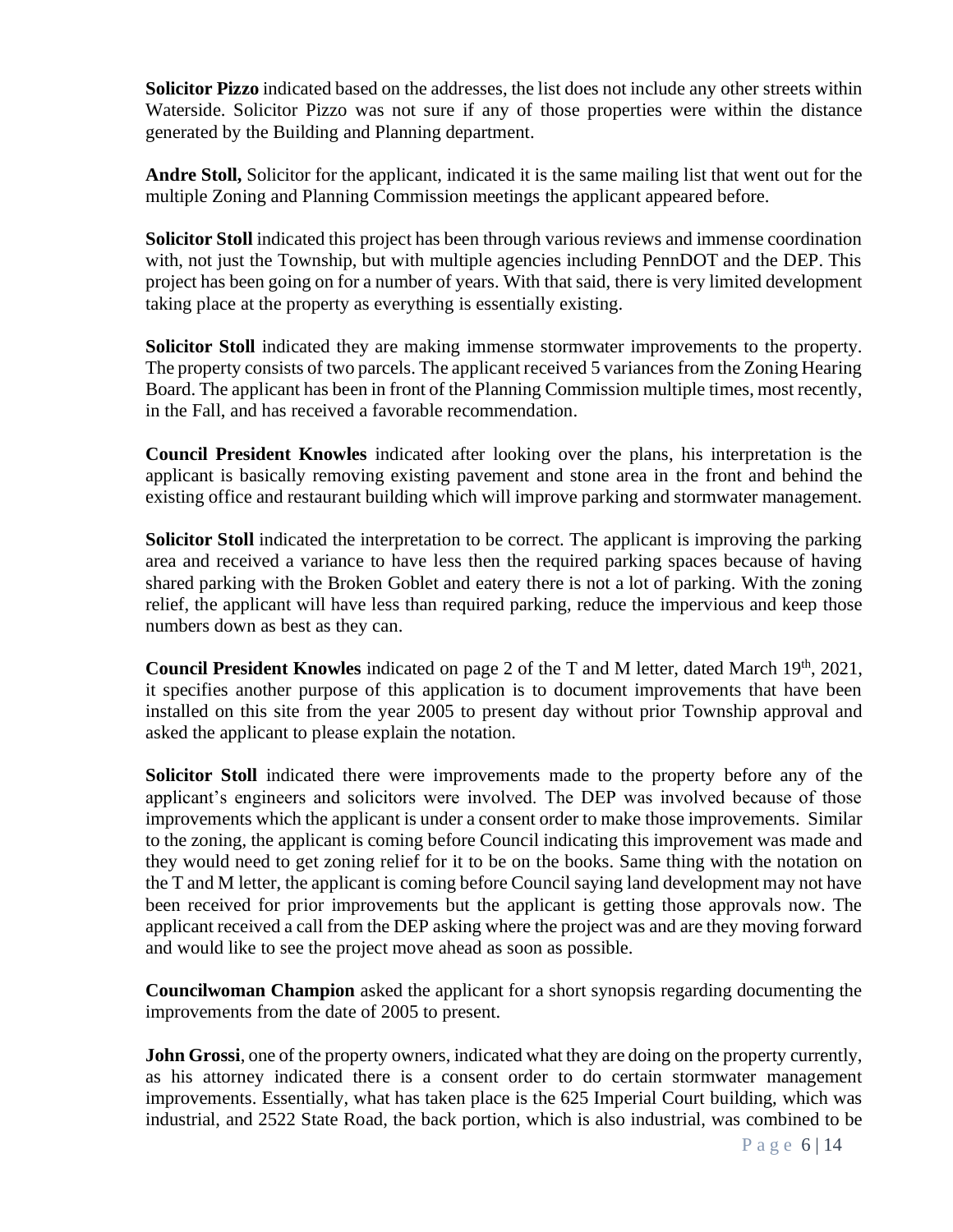one tenant usage for the company Maximum Crane. It was determined by the DEP the improvements were done and the applicant continued to do improvements in the front of the property and now it is required for the applicant to improve the stormwater management. Mr. Grossi stated they have done what the DEP has asked and is very pleased with the stormwater management project.

Solicitor Stoll indicated the T and M letter dated March 19<sup>th</sup>, 2022 is a will comply with the exception of the waiver requests.

**Council President Knowles** asked the Township Engineer, Mr. Wursta if he approved of the waiver request. Based upon the review of the letter and Engineer Wursta's conversation with T and M he was okay with the waivers.

The applicant is requesting the following waivers. T and M's specific comments regarding each waiver request are provided in Section D of the March 19<sup>th</sup>, 2022 review letter listed below.

1. SLDO Section 201-105(a)(2)a.6, which states no proposed gradings shall be permitted within three feet of any site property line.

**Solicitor Stoll** indicated it is an existing condition which has already been graded out within 3 feet of the property line.

2. Section 201-106(c)(10)b, regarding the number, not the spacing or location, of trees required in all subdivisions and/or land developments.

**Solicitor Stoll** indicated a lot of the site is already developed and given the existing conditions the applicant will supply some trees and a fee-in-lieu of based on the disturbed area which is outlined in the applicant's waiver letter dated December 16<sup>th</sup>, 2021.

3. SLDO Section 201-112(d), which states that a planting strip with an average width of 10 feet shall be provided between the edge of parking areas and the outside wall of buildings.

**Solicitor Stoll** indicated it is an existing condition and is analogous to zoning relief the applicant actually received for the same condition.

4. SWMO Section 196-36(b), which states that the Township may allow the use of the Rational method to estimate peak discharges from drainage areas that contain less than 200 acres.

**Engineer Wursta** indicated this request was acceptable.

5. SWMO Section 196-36(g), which states that the proposed condition CN shall increase by 5%.

The applicant's engineer indicated it is a way of modeling the site. The scenario used was as follows: if you had a farm field existing and you were to develop it, during the course of developing the field you are compacting the land down, so you would increase the run-off value by 5%. Since this is an industrial project that has always been built or built for the last 20 years, the applicant is asking for a waiver not to increase the runoff because the land has already been compacted down.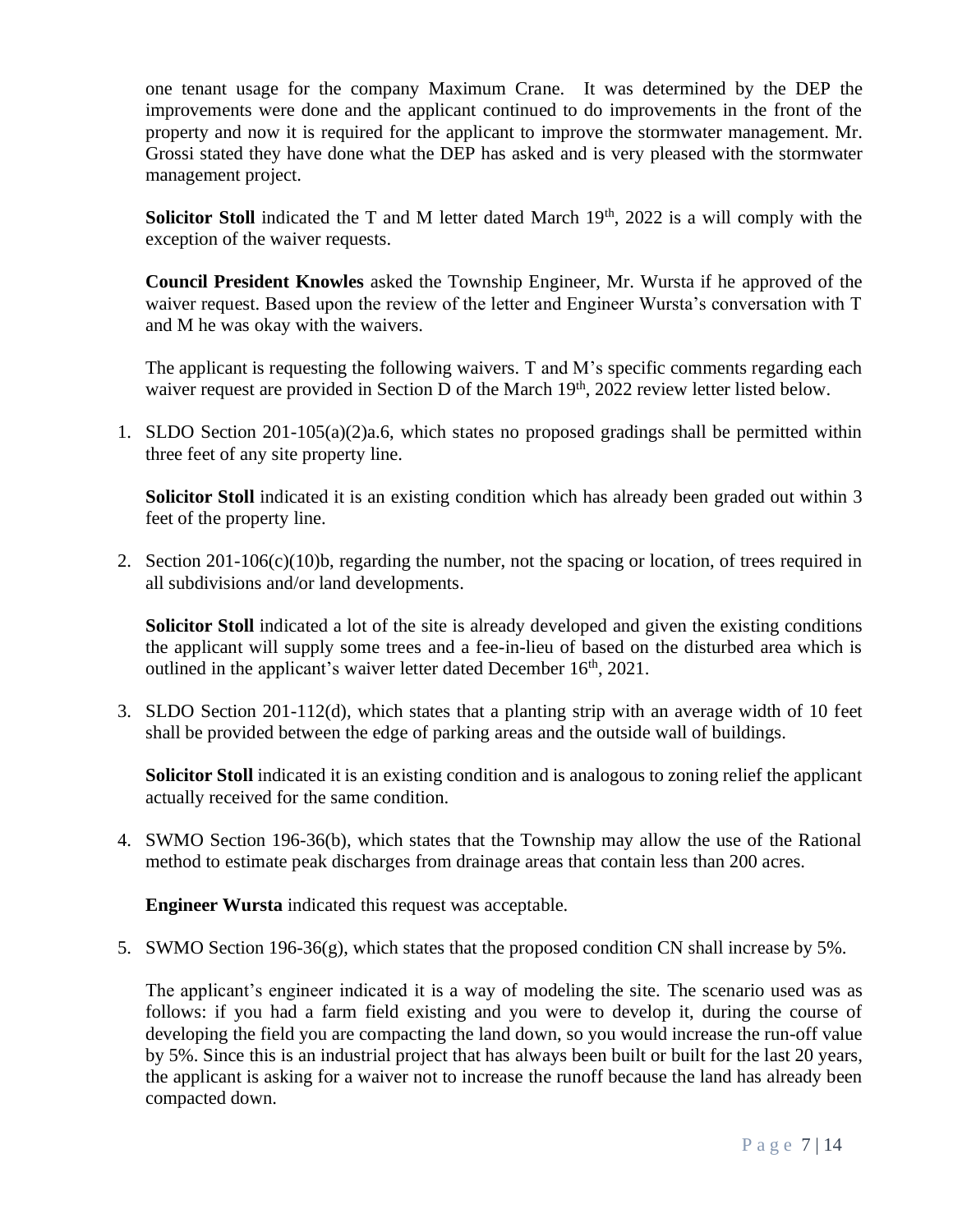6. SWMO Section 196-61(b)(1), which states that storm sewer pipes shall be reinforced concrete pipe, have a minimum grade of  $\frac{1}{2}$  % and a minimum diameter of 18 inches.

The applicant's engineer indicated this is an existing condition. There is a number of slightly smaller pipes on site, but they are already in place and the applicant would have to actually dig them up and remove them to meet the ordinance requirement. In this case, the applicant is covering his bases by asking for a waiver for pipes that exist.

7. SWMO Section 196-61(b)(12), which states that a minimum of 2 feet of cover shall be maintained over all storm drain pipes.

The applicant's engineer indicated they have a minimum of 12 inches through all pipes existing are proposed and that should be sufficient.

**Vice President Kisselback** indicated he understands the pipes are already in place but when there are trucks and cars going over the pipes, would 12 inches be enough or will that cause a problem in years to come.

The applicant's engineer indicated the location of these pipes are in the parking lot. The pipes crossing the drive is a trench drain and that is an industrial trench drain and will not be crushed. The pipes the applicant is talking about are in back of the site where the swales and basins are and there is not truck traffic.

**Solicitor Pizzo** indicated T and M, in regard to this waiver request, did have two comments and asked the applicant if he will comply with those requests. The applicant responded he would comply. Mr. Pizzo indicated one of those requests had to do with areas subject to truck traffic.

The applicants engineer indicated in regards to the T and M letter, besides the waiver requests, they are a will comply.

8. SWMO Section 169-61(b)(11), which states at all inlets or manholes, the maximum allowable headwater depth shall be one foot below the top of the inlet grate or the manhole cover.

The applicants engineer indicated this is an existing condition.

9. SWMO Section 169-61(e)(5), which states that anti-seep collars shall extend a minimum of two feet beyond the outside of the principal pipe barrel. The spacing between collars shall be 16 feet. The use of an O-ring pipe is required for all detention discharge pipes.

The applicants engineer indicated typically, on an outlet structure there is an outlet structure that has a pipe and then a headwall. Between the outlet structure and the headwall there are two things called an anti-seep collar. It is concrete around the pipe that if for some reason there is a leak and the water starts running along the pipe, because that is what the water does, it runs with gravity, these concrete structures, anti-seep collars, stop the water. The applicant is still doing the antiseep collars, the distance that exists is a little off from what the ordinance requires.

10. SLDO Section 201-110(b), which states that curbs shall be constructed and cartways shall be widened to the curb for boundary streets.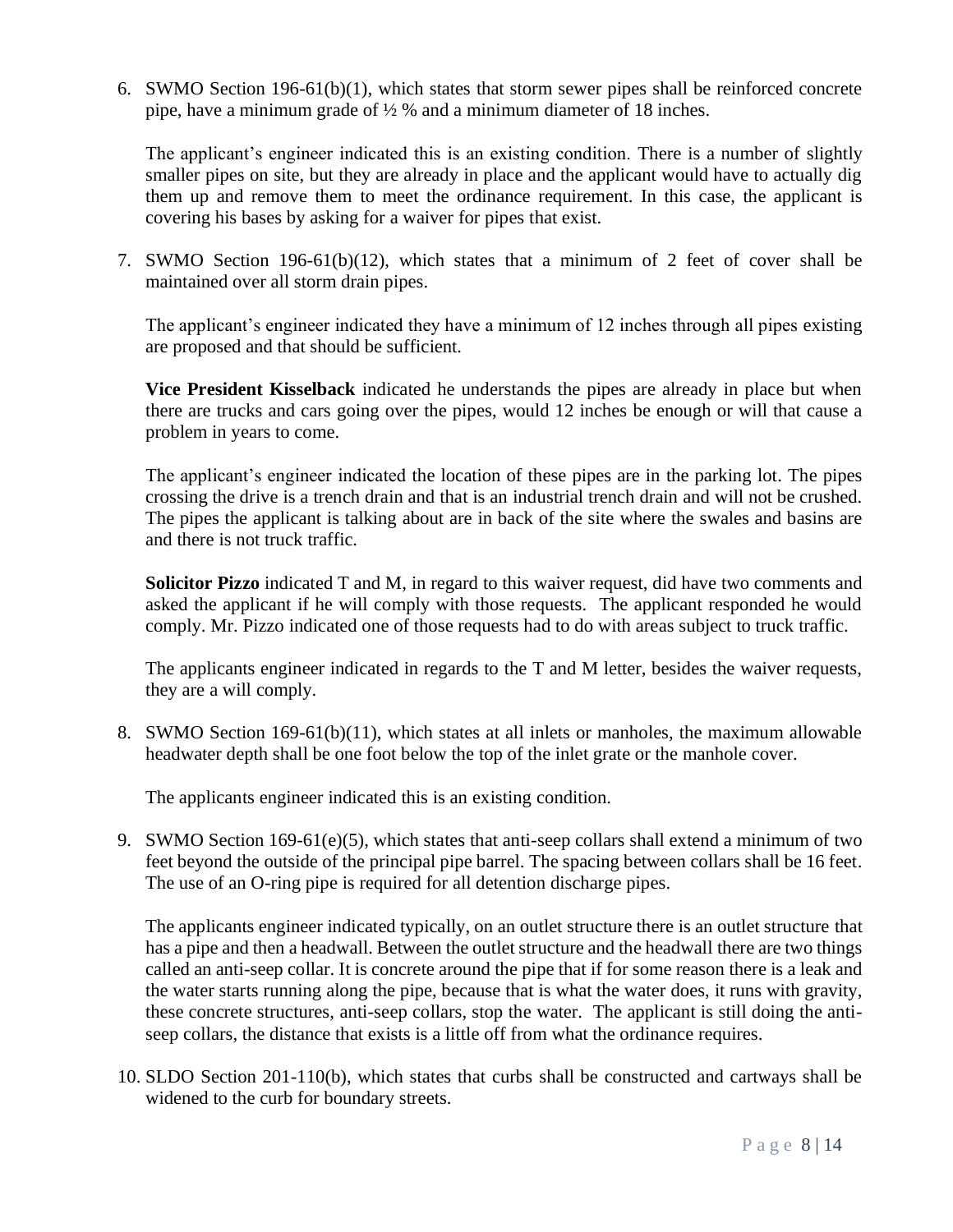**Solicitor Pizzo** indicated the T and M review letter addresses this request. Page 6, item number 28 indicates:

The plan has been revised to show an existing cartway width of 30.4 feet along State Road which is less than the minimum requirement of 40 feet.

There are PennDOT plans (by others) that show proposed widening of the cartway to 37' along State Road with no proposed curb along this site. These plans are not part of this application.

The applicant is requesting a waiver for cartway widening and curb installation along State Road and is proposing a fee-in-lieu of installation.

This issue should also be reviewed by PennDOT and the Township Traffic Engineer. To address this comment the applicant should submit written confirmation from PennDOT and the Township Traffic Engineer. All comments referenced in the Township Traffic Engineer review letter dated August 31, 2020 shall be addressed.

The applicants engineer indicated Lennar has an HOP with PennDOT for the improvements going along the road. As per that design the applicant is asking for a waiver not to install curbs because Lennar is doing the work already.

**Engineer Wursta** indicated there is an issue with Lennar. TPD has requested if Lennar doesn't come through with the project, curb needs to be along the frontage. A fee-in-lieu of has been requested from the applicant in the event Lennar does not come through.

11. SLDO Section 201-111(a) & (i), which state that sidewalks shall be provided along all streets, or the applicant shall pay a fee-in-lieu of installation.

**Solicitor Stoll** indicated the nature of that waiver is there is a requirement along State Road they would have to have sidewalks. In meeting with PennDOT and discussing, there primary concerns was not the sidewalks along State Road, it was to make sure pedestrians had safe access from the Broken Goblet to State Road. The applicant is proposing showing the sidewalk going from State Road around to Broken Goblet. The applicant is providing more sidewalk then would otherwise be required.

**Councilwoman Champion** asked the applicant if there was a way pedestrian would not wind up walking on the grass if a sidewalk was installed.

**Engineer Wursta** indicated when Waterside is done their widening of State Road, which they are suppose to start this summer, there will be a crossing with a flasher. You will be able to walk from Waterside to a restaurant. This is an existing building, and existing business which the Township is trying to help to make things better in that area. The walking issue is key in which the Township Engineer went into great detail addressing the different scenarios for the sidewalk installation.

A lengthy discussion ensued regarding sidewalk.

**Solicitor Pizzo** indicated the Engineer's comments are obviously the design being discussed and if Council is amenable to that, the Engineer is recommending the sidewalk be considered. There are several other comments clarifying how drainage parallel to State Road interacts with the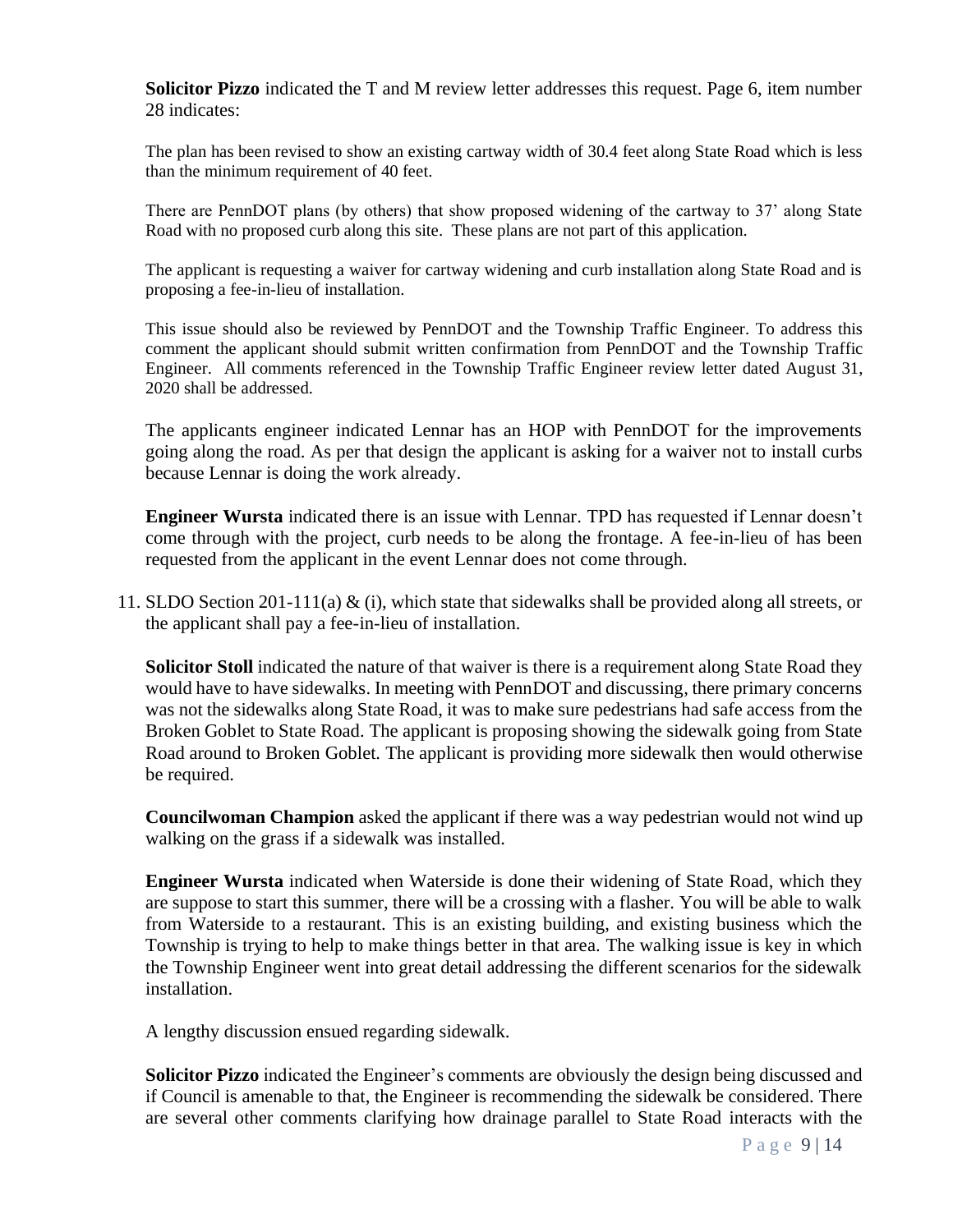sidewalk the applicant will do that to the satisfaction of the Township Engineer and PennDOT. PennDOT approval will be required for the crossing, again the applicant will attain that and an ADA ramp is required along the sidewalk along the parking area, the applicant will add the ADA compliant ramp as well.

Fire and Rescue letter dated February  $9<sup>th</sup>$ , 2022 rejected the land development plan in regards to the proposed Loading Zone on the side of 2500 State Road will need to be relocated to a different location on the property. The location presently is a fire lane that includes two fire hydrants and the fire department sprinkler connection to the building.

The applicant relocated the Loading Zone to around the back of the building to comply with the Fire Rescue letter.

**Councilwoman Benitez** asked for additional lighting to improve visibility for pedestrians.

**Solicitor Stoll** indicated all of the lighting will comply with the Township ordinances.

**Mr. Grossi** indicated there is a lot of parking lighting existing, a study was conducted and it meets Township code. In the right of way, the applicant has not done a study or provided any lighting.

**Councilwoman Benitez** indicated the area of lighting she is concerned about is the pedestrian walkway along State Road for visibility and safety

**Solicitor Stoll** indicated they are on board for the additional lighting. The mechanics of it and where things go, it can get a little "hairy".

**Council President Knowles** asked the applicant if the Township Engineer recommended additional lighting for pedestrian safety would they provide the lighting.

**Solicitor Stoll** agreed, if recommended, they would provide the additional lighting.

**Engineer Wursta** stated he would like the area lit, especially along the basin.

**Council President Knowles** indicated section **D. Chapter 201 - Subdivision and Land Development Ordinance (SLDO)** 1 through 36 are a will comply with the exception of the waivers that were discussed.

Council President Knowles indicated the Traffic Planning and Design letter dated April 12<sup>th</sup>, 2022 comments on the plans and asked Engineer Wursta for clarification.

**Engineer Wursta** indicated the official map goes through parking lots or basins, not buildings. If the Township decides to move forward with Renaissance Boulevard, the Township would be

in a position to take the property and then build a road and follow DEP guidelines. Part of that, there would be payment, or the basins and parking would have to be replaced.

**Council Secretary Pilieri** indicated Renaissance Boulevard has to go through if there is going to be any kind of development done from Street Road back. At that point in time is when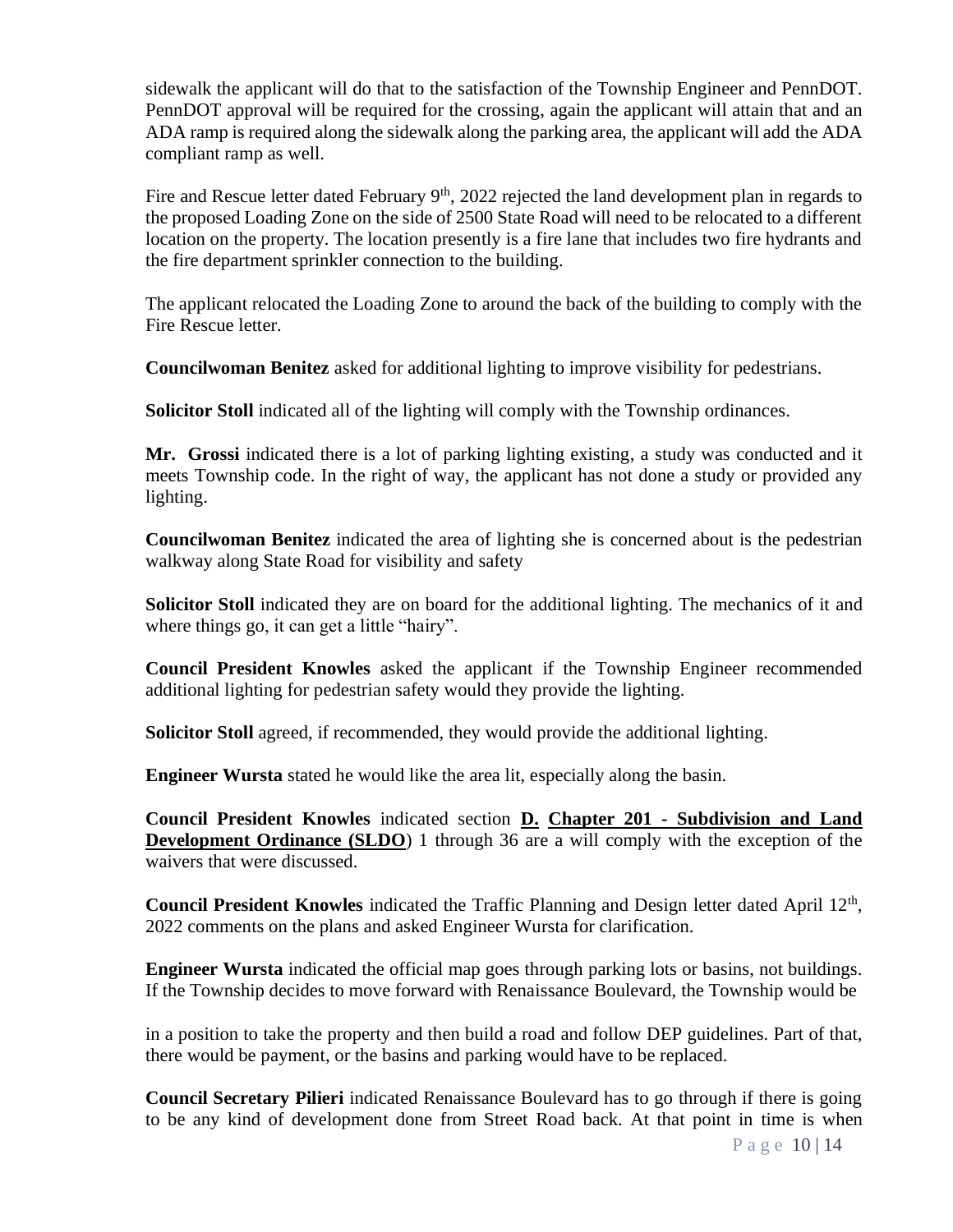everything would be added in and done properly and there would be lighting and everything else back there for safety. Renaissance Boulevard has to go there to keep the truck traffic off of State Road and being able to go from Renaissance Boulevard straight through to Street Road. The Township is looking forward to all of the property owners working with the Township to make sure the road goes in.

**The applicants engineer** indicated the driveway, in its current condition, functions and operates, but it doesn't meet PennDOT's standards. The applicant will widen the access driveway to accommodate a WB62 truck.

**Council President Knowles** indicated piping should be provided under the proposed sidewalk connect behind the proposed ADA ramp crossing State Road to prevent damming.

**The applicants engineer** indicated they will be installing a trench-drain.

**Council President Knowles** indicated a northbound left turn lane should be provided if the proposed Waterside work is not completed prior to building occupancy.

**Engineer Wursta** indicated they do not want any establishment without a left turn or access without a left turn, they need to get people out of the way of truck traffic. If Waterside goes through with their proposal, then there will not be a problem, there will be a center turning lane. If Waterside doe not come through for the center turning lane, the applicant will be responsible to install a center turning lane.

**The applicants engineer** indicated, since Lennar is already on the hook for these improvements, the applicant would have to install them at a certain point but there should be a recapture fee because Lennar is responsible for the road improvement.

**Engineer Wursta** indicated the issue is Lennar is building the third lane from Camer Drive all the way to the north. There should be a third lane all the way through there, otherwise, if something happens to Lennar financially and they can't complete the work, the Township has Impact Fee money which can be used. The Township feels a left turn access is part of a site improvement and therefore ask the developers to handle installing the left turn access.

**Solicitor Pizzo** indicated at this juncture, it is the obligation of this project to do all things being equal. The fact that Waterside or Lennar has agreed they are going to otherwise do work off of its property or along it's frontage, it is fortunate for them. Waterside isn't looking for a recapture from any of the properties along State Road where they are doing work in front of where the property owners would otherwise be required. There is no recapture one way or the other. It could be required this developer construct it at this time or they take the risk and hope Lennar puts in the turning lane and saves them the money.

The applicant agrees to construct the center turning lane if Lennar does not and is aware of Lennar having a Letter of Credit with PennDOT.

**Council President Knowles** asked if anyone would like to come forward to speak for or against this project. The following residents came forward: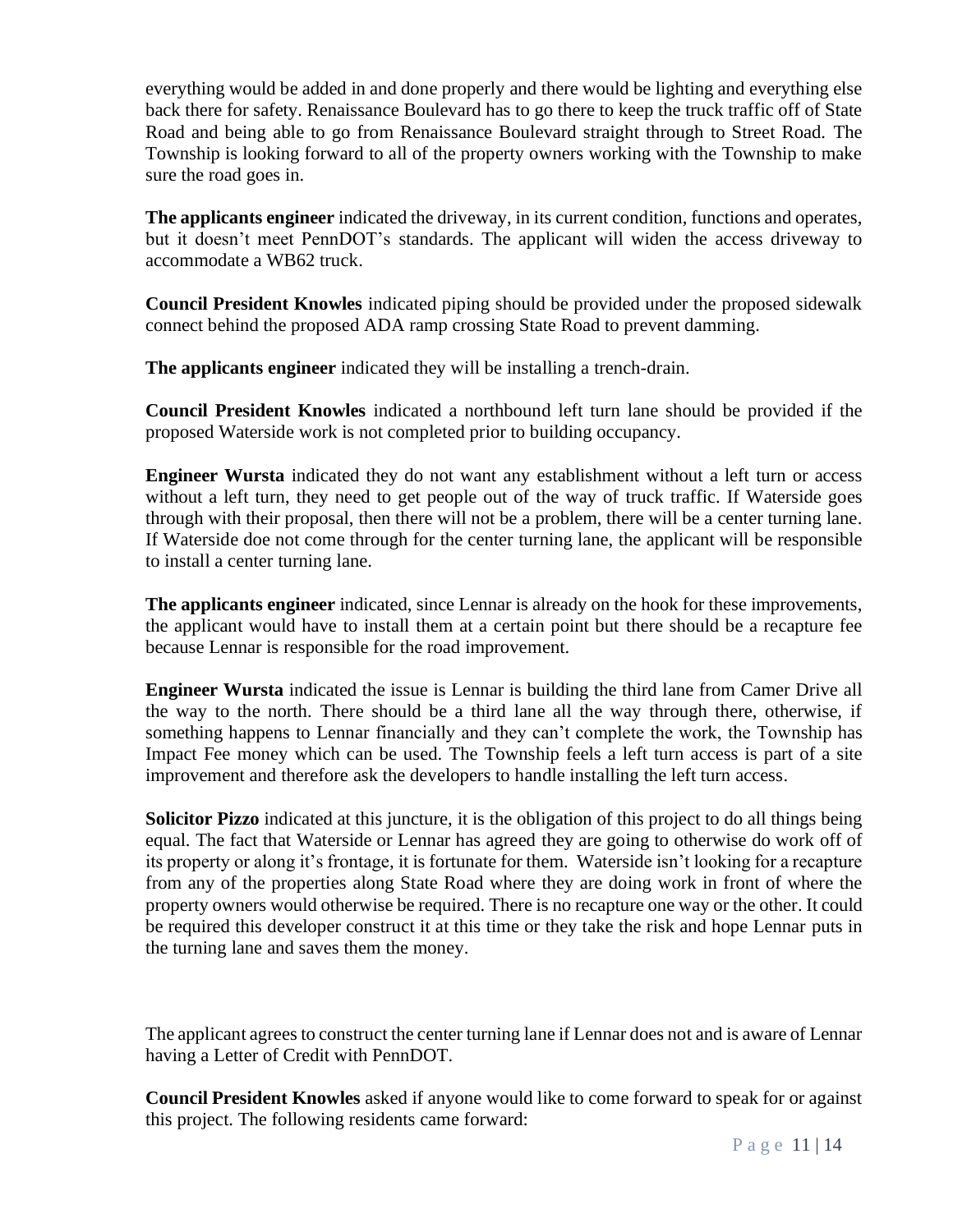**Joann Stewart**, Vice President of the Waterside Homeowners Association, asked for the coordinated efforts to get Renaissance Boulevard built.

**The Mayor** indicated Renaissance Boulevard is going in, but not sure of the demographics at this juncture.

**Solicitor Pizzo** indicated the Township does know where it is going in the sense that it exists today on the official Township map. As indicated earlier this evening, Johnsons Development came off of the agenda in part because they are working with their neighbors to see if they can come up with a change to their plan that might involve a relocation of where Renaissance Boulevard ends up being built.

This plan, if Council approves it this evening, is being approved notwithstanding the fact that Renaissance Boulevard is shown on this property but isn't, at this point, being required to be constructed. The building exists, unlike other applications that have come to the Township where the road is shown on a plan and an applicant wants to build a new building on top of it, should Council choose to deny those plans, that would be a basis for doing so.

In this case, Renaissance Boulevard was designed so as not to require this building to be demolished. For the time being, should this plan be approved, would have Renaissance Boulevard going currently where parking is and when they get to that point in time the Township will have to figure out where the parking gets relocated so as to accommodate the road. This plan doesn't propose building a new building or any permanent structures where Renaissance Boulevard is proposed to go. This is an important part should the next developer come in and say you let them build. The reason is because this plan considers the fact that Renaissance Boulevard is not shown to go where the applicants building is located and not proposing to expand the building, otherwise construct within the Renaissance Boulevard right-of-way.

Seeing no one else come forward, the public portion was closed.

**Councilwoman Benitez** motioned to approve, Solicitor Pizzo indicated as to Section C, items 8 and 9 are both a will comply items the developer will comply with the comments of the Township Engineer. Section D items 3, 4, 8, 9, 13, 14, 17, 18, 20 are all will comply items. Item 24 will be a waiver with a payment of a fee in lieu of the required trees. Item 28 is a will comply, item 29 is a waiver, the waiver would be a condition upon the applicant will provide the sidewalk as shown on the plan, an will otherwise comply with the comments of the Township Engineer and the Township Traffic Engineer. Additionally, lighting will be added along the sidewalk to the satisfaction of the Township and the Township Engineer. Item 30 and 35 is a will comply. Section E, item 2 is a will comply, item 6, 7 10 and 11 is a waiver. Item 12 is a waiver provided the applicant complies with the comments of the Township Engineer as a condition of that waiver. Item 14 is a waiver and item 16 is a will comply. Section F, items 1, 3 and 9 are all will comply items. As to the Township Traffic Engineer letter of April 12, 2022 all items are will comply items and as was noted if for whatever reason, the Township believes the northbound left turn lane will be a part of the HOP. If Lennar constructs it, so be it. If not, it

will be the obligation of the developer to construct. The applicant will comply with all of the requirements of PennDOT and DEP as they apply not only to this plan but all other pending issues regarding that property. **Council Secretary Pilieri** seconded and the motion carried 5-0.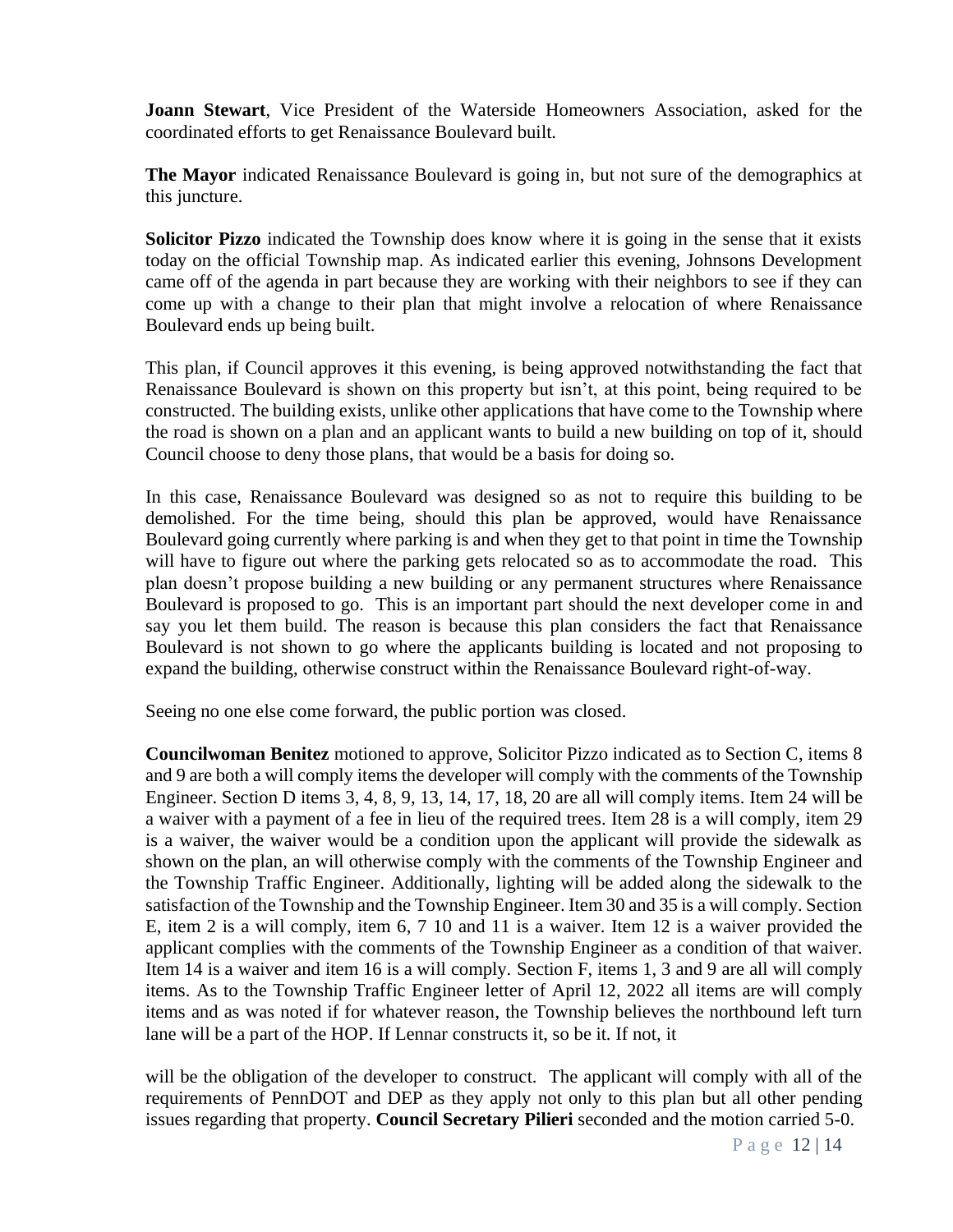# **10. CONSIDERATION OF A PRELIMINARY LAND DEVELOPMENT FOR:**

| <b>Johnson Development Associates, Inc.</b> |
|---------------------------------------------|
| 2600 State Road                             |
| Warehouse/Distribution                      |
| R-55 - Riverfront Revitalization District   |
| $2 - 65 - 21$                               |
|                                             |

**This matter was tabled by a prior motion to a date certain of May 23rd, 2022.**

## **11. PUBLIC COMMENT:**

**Joe Connelly,** 568 Bristol Pike, inquired about the dirt pile.

Seeing no one else come forward, the second Public Comment portion was closed.

#### **OTHER BUSINESS:**

**The Mayor** indicated the concert series will start the first week of June.

**Councilwoman Benítez** hoped everyone had a great Mother's Day. B3T hosted an event regarding the National Drug Take Back Program. They collected 12 boxes of expired, unused, unwanted medications and sharps. Thanked the community for coming out and participating in the event. The St. Katherine Gala was held at the Buck Hotel last Sunday, it was a great fundraiser and recognized a local organization. MJROTC Award Night at Bensalem High School is on May13th. Bensalem Senior is hosting a dinner dance at 4 o'clock on May 14<sup>th</sup>. Cops and Rodders Car Show at Parx Casino is on May  $22<sup>nd</sup>$ . Bensalem Police Memorial is May  $23<sup>rd</sup>$  at the Township Building commencing at 10:00 A.M.

**Councilwoman Champion** thanked everyone for coming out and watching this evening. The Bensalem Education Foundation is selling nameplates for the back of the seats in the Bensalem High School auditorium.

**Council Secretary Pilieri** spoke to the Mayor in regards to Nick Quattrone receiving the letter dated June 1<sup>st</sup>. He will be there and can't wait to see Mayor Joey D.

**Council President Knowles** reiterated the announcement regarding the Police Memorial. Next meeting is May 23rd, 2022.

## **12. ADJOURNMENT:**

There being no other business to discuss, the meeting was adjourned.